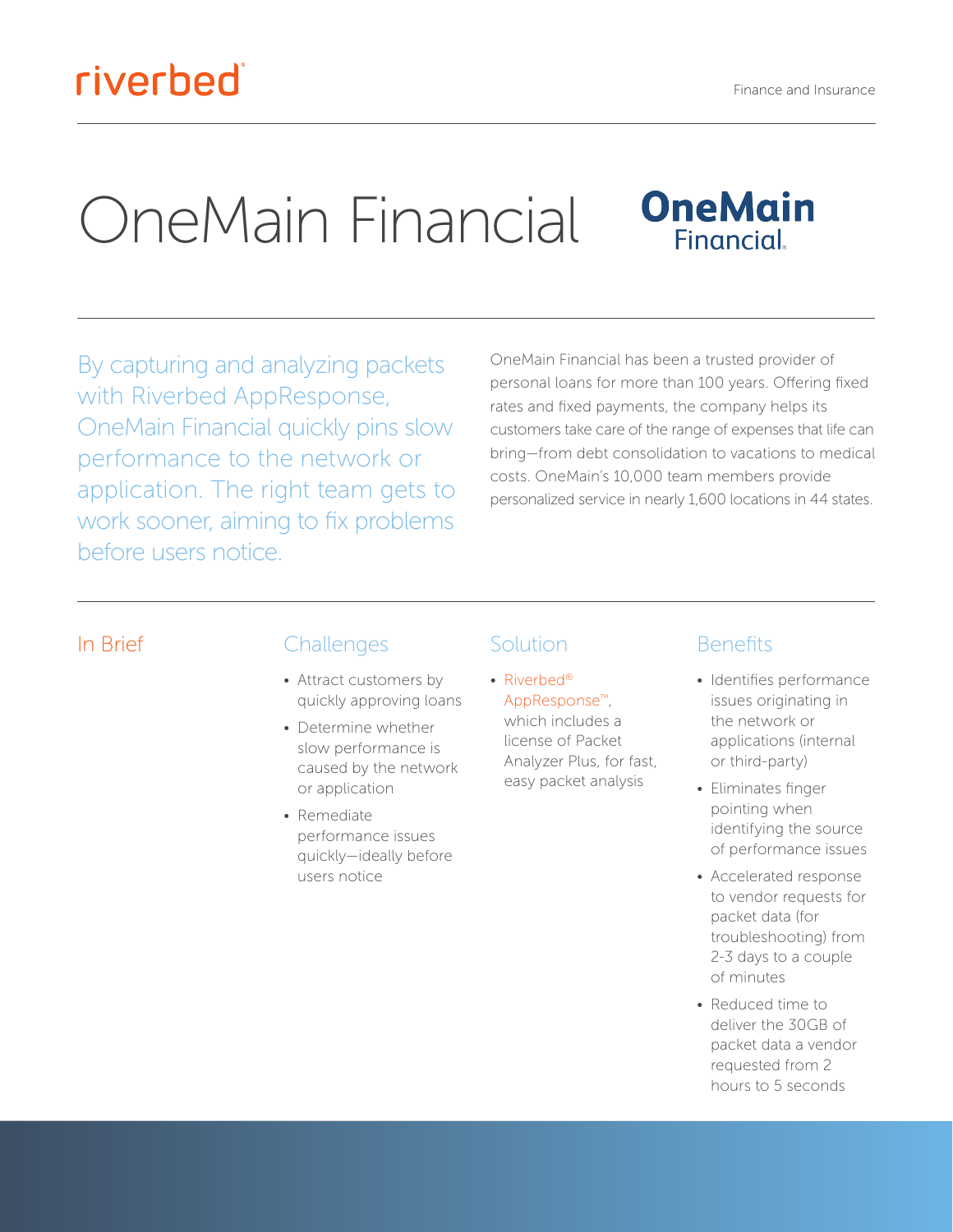#### Challenge: Delivering a great application experience

Quick decisions are a competitive advantage for lenders—and OneMain Financial aims to make an offer just 20 seconds after a customer applies online. Slow credit checking or electronic signatures, for instance, can't be tolerated. "If a page doesn't load or the progress bar stalls, the customer might give up and try another lender," says Richard Hurst, supervisor of network services for OneMain Financial.

Troubleshooting is tricky in OneMain's complex environment. The company's software-defined network connects 1,600 branches, 12 campuses, the three major credit-reporting agencies, and public clouds used for customer-facing websites and extra capacity during busy times. "When application performance slows, it can become a blame game," Hurst says. "The Internet service provider, credit agency, and other parties tend to assume the problem is someone else's."

OneMain Financial's existing diagnostics tools were outdated. Hurst wanted a modern packet-capture tool that made it easy to see whether performance problems originated in the network or application.

"The combination of AppResponse and Packet Analyzer Plus makes it easy to find the precise set of packets I need to see if a performance problem starts with the network or the application."

Richard Hurst Supervisor of Network Services, OneMain Financial

#### Solution: Capturing and filtering packets to find the evidence

OneMain Financial found its answer i[n Riverbed®](https://www.riverbed.com/products/steelcentral/steelcentral-appresponse-11.html) [AppResponse,](https://www.riverbed.com/products/steelcentral/steelcentral-appresponse-11.html) a [Network Performance Management](https://www.riverbed.com/products/steelcentral/network-performance-management.html)  [\(NPM\)](https://www.riverbed.com/products/steelcentral/network-performance-management.html) solution Hurst had used at another company. AppResponse includes a license for [Riverbed Packet](http://riverbed.com/products/steelcentral/steelcentral-packet-analyzer.html)  [Analyzer Plus,](http://riverbed.com/products/steelcentral/steelcentral-packet-analyzer.html) which filters packets based on variables like time and network interface. "The combination of AppResponse and Packet Analyzer Plus makes it easy to find the precise set of packets I need to see if a performance problem starts with the network or the application," Hurst says.

Before OneMain started using AppResponse, application owners who needed packet data submitted a trouble ticket. "Since we started using AppResponse, ticket volume is way down," Hurst says. "Instead of opening a trouble ticket, application owners just shoot me an email asking for packet data for certain time period. I can get them what they need in a minute or two—compared to 2-3 days before AppResponse."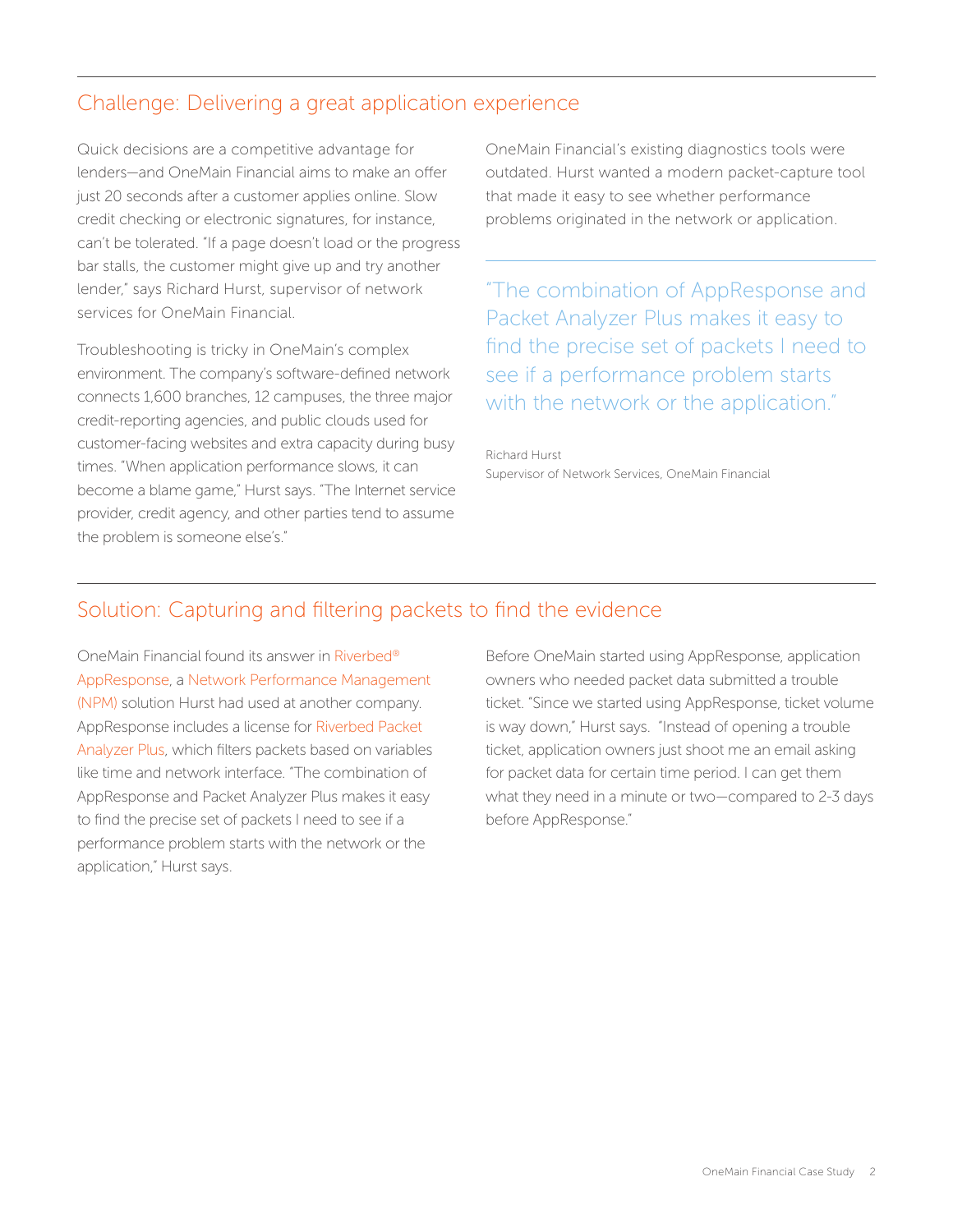#### Benefits: Faster issue resolution and a better customer experience

Some of the ways AppResponse has kept the business running smoothly:

Convincing a credit agency its application was slow. Over the weekend an application team told Hurst that one of the three credit agencies was taking longer than usual to return applicants' credit scores and histories. The agency initially insisted its application was fine—pinning the blame on the network. But by filtering the weekend's packets by time period, Hurst presented proof that the application was running six seconds slower than usual. Persuaded by the data, the agency fixed the problem.

#### Giving a vendor the data needed for troubleshooting.

When OneMain's server team reported slow server performance to its Linux vendor, the vendor requested 10 minutes of packet data—roughly 30GB. With AppResponse, OneMain quickly filtered out those packets and sent them as a single 30GB file. "Our other tools limit file size," Hurst explains. "Without AppResponse, we would have had to send more than 100 files. AppResponse reduced a 2-hour chore to just five seconds." After receiving the file from AppResponse, the vendor quickly resolved the issue.

#### Isolating the cause of slow electronic-signature

application performance. Multiplied by a million transactions, even a 10-millisecond slowdown in the e-signature application can interrupt OneMain's business.

"With AppResponse, we can immediately see whether an emerging problem originates in the network or the application—even if the problem just started," says Hurst. "With other tools we can't pinpoint the source unless the problem takes place at the same time for a number of days."

Microburst analysis. At one point Hurst suspected that certain network devices were causing bottlenecks, and was puzzled when another network-monitoring tool reported device utilization at just 50%. Hurst checked again with AppResponse, which analyzes packets in 1-millisecond intervals—not 1-minute or 5-minute intervals like other tools. "AppResponse revealed what other tools could not—that capacity sometimes maxed out for 15 seconds or even one second," says Hurst. Upgrading the devices eliminated the bottlenecks.

Isolating the cause of voice quality issues. OneMain Financial's voice network is generally very stable. On the rare occasions when latency affects quality, AppResponse quickly narrows down the problem to the service provider or the router so the right team can get to work.

#### Next steps: Monitoring cloud and virtual environments

OneMain is now conducting a proof of concept using virtual and cloud versions of AppResponse. The company is also considering using [Riverbed NetIM](https://www.riverbed.com/products/steelcentral/steelcentral-netim.html) to capture network device metrics in the cloud.

Hurst concludes, "More and more teams are requesting data from AppResponse to figure out the source of application-performance issues. They're grateful for an easy way to examine packets, and we've sped up mean time to repair and eliminated the blame game."